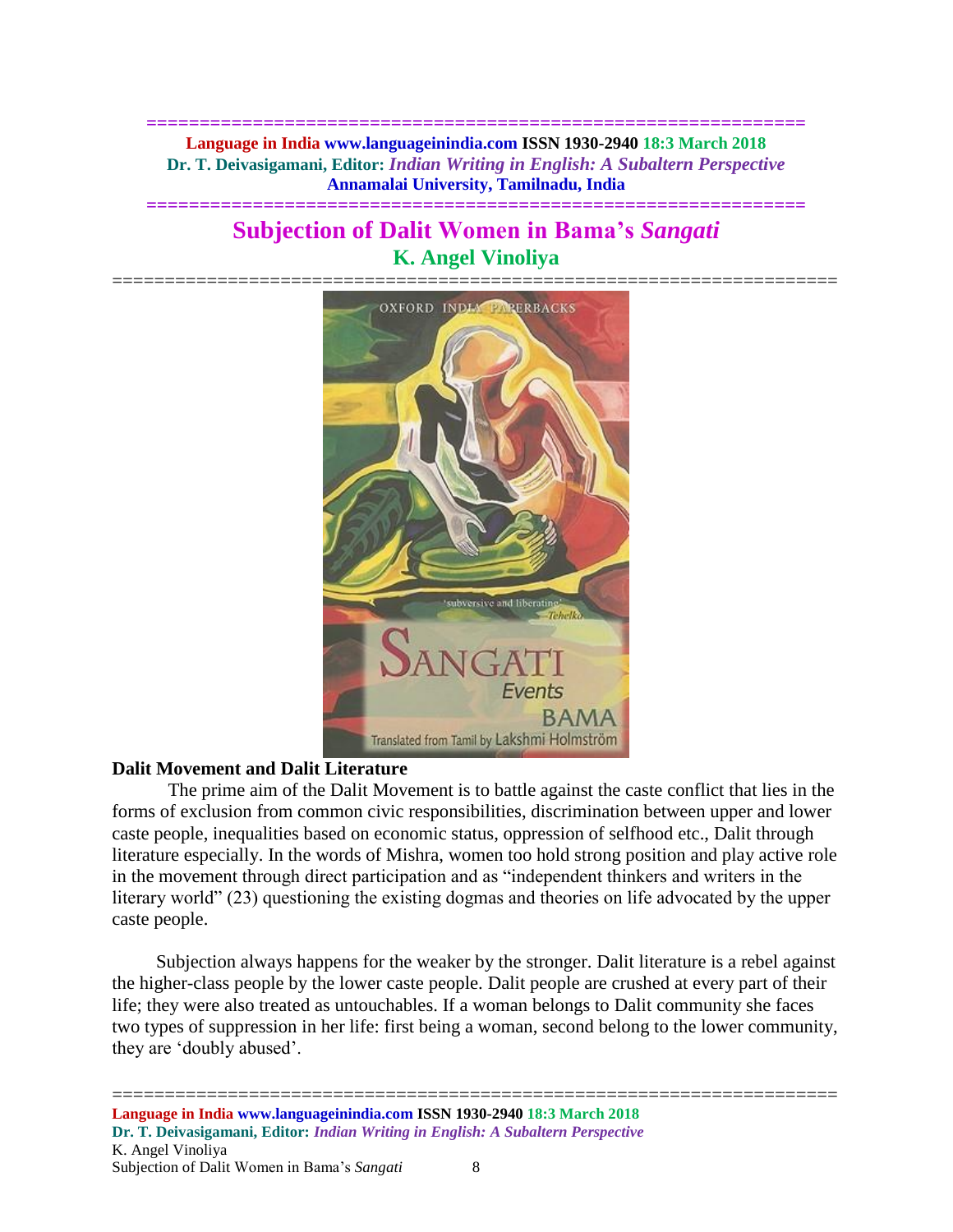## *Sangati*

*Sangati* doesn't have a definite plot like other novels, but it is a collection of incidents told to the narrator in different situations. The plot covers the span of three generation starting from Vellaiyamma Kizhavi to Bama. The characters are either relatives or people the narrator saw. The collection of such event is appropriately titled as *Sangati* – Events. Bama has brought out many things that happen to Dalit women. Among the often-repeated characters of Bama, Vellaiyamma Kizhavi (grandmother) connects the past with the present situation.

## **From Infancy**

The suffering of Dalit women starts from their infancy. They live 'hard lives' as Bama recalls. Even from children's game to the serious issue of marriage, education, labour, the double standard of patriarchal society is visible. In their community boy babies are considered as a gift and girl babies as burden, boy babies are breastfed for longer hours than the girl babies and they were taken good care when they fell ill. Girls suffering starts even from their birth. The case is different for boys, "if a boy baby cries, he is instantly picked up and given milk. It is not so with the girls." (Sangati 7) She continues saying that the case doesn't change even after they have grown old, "boys are given more respect. They'll eat as much as they wish and run off to play. As for the girls, they must stay at home and keep on working all the time…" (7)

# **Eating the Left Over**

Bama recalls how she ate the "leftover skin" of the mangoes her grandmother brought. If she brought anything home when she returned from work, it was always the grandsons she called first. If she brought cucumbers, she scooped out all the seeds with her fingernails, since she had no teeth, and gave them the remaining fruit. If she brought mangoes, we only got the skin, the stones and such; she gave the best pieces of fruit to the boys. Because we had no other way out, we picked up and ate the leftover skins. (8).

The young Dalit girls hardly enjoy their childhood. She recalls how a young Dalit girl's life starts.

> In our streets the girls hardly ever enjoy a period of childhood. Before they can sprout three tender leaves, so to speak, they are required to behave like young women, looking after the house work, taking care of babies, going out to work for daily wages. Yet, in spite of all their suffering and pain one cannot but be delighted by their sparkling words, their firm tread, and their bubbling laughter. (75)

## **Caste Dynamics**

Bama records that when she heard that, she had a strange sensation. It was then that she was slowly initiated into the knowledge of caste dynamics. "When I was studying in the third class, I hadn't yet heard people speak openly of untouchability. But I had already seen, felt, experienced and been humiliated by what it is"(11). She then witnessed some upper caste women give water to her grandmother: "The Naicker women would pour out the water from a height of four feet, while paatti and the other received and drank it with cupped hands held to their mouths. I always felt terrible when I watched this" (14).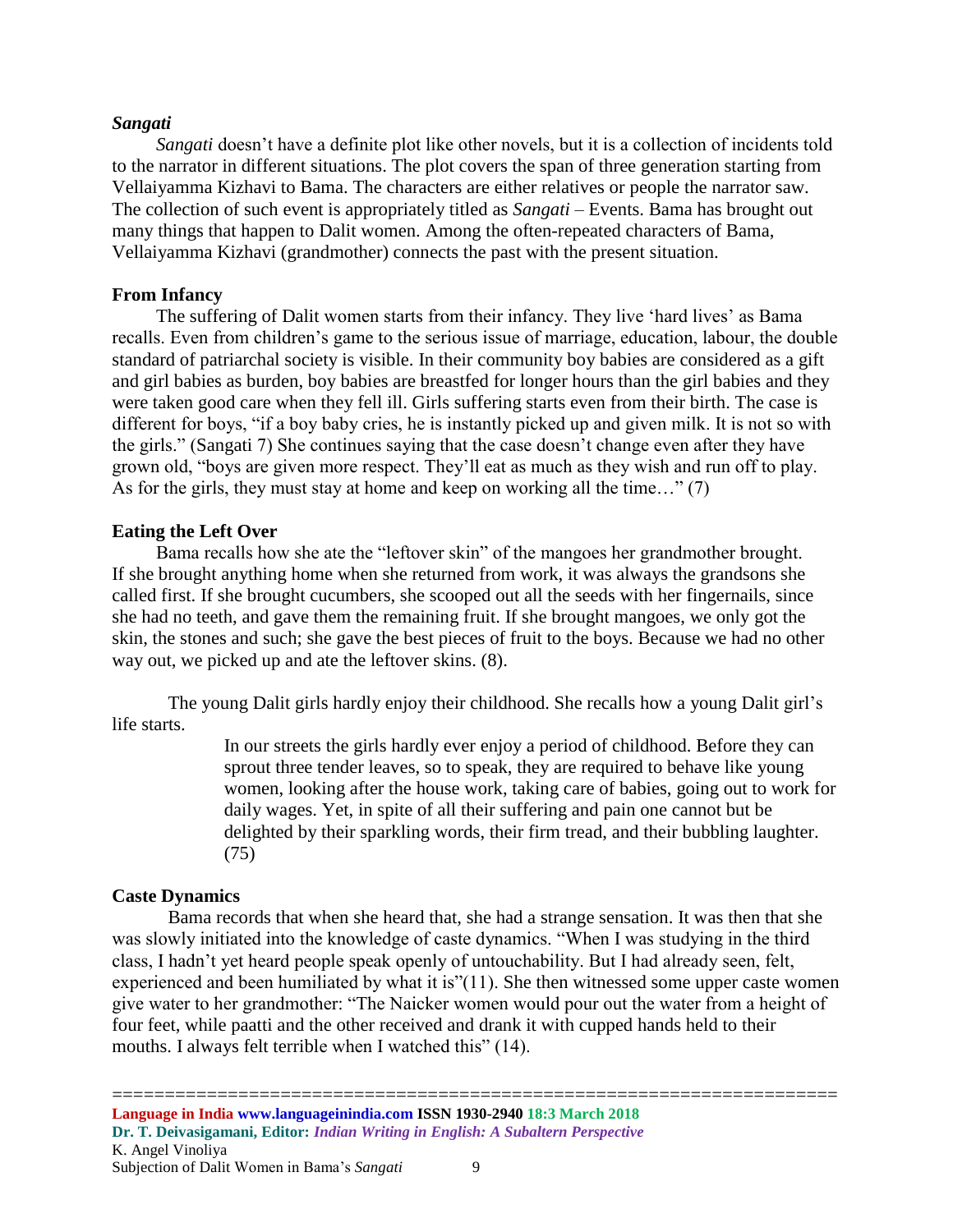#### **Velliamma Patti**

The women characters who we see through the protagonist, Velliamma Patti, lead an inferior and a horrible family life that could be unimagined by women of upper caste. Already the society has segregated, as low caste people, meek and vulnerable to become easy prey to the insensible wrath and in satiable sexual desire of upper caste men. Mariamma, Velliamma Patti's grand-daughter was about to be raped in pump set shed by upper caste man, Kumarasamy Ayya. Mariamma had a narrow escape from him. The irritated man cruelly narrated a story and the blame fell on her and village court fined her for no fault of her. This injustice evoked a hot discussion among other women. Sexual harassment happens to be a common and inveterate event casually, discussed by women of Dalit community, compelling them to bear the brunt silently:

> After this, the crowd broke up and everyone went home. And we were walking home, Arokkyam said, Look how unfair these fines are. Even last week, when my granddaughter Paralokam went to pull up grass for the cow, the owner of the field said he would help her lift the bundle on to her head. That was his excuse for squeezing her breasts, the barbarian. He's supposed to be the mudalali's son.... the poor child came and told me and wept. But say we dared to tell anyone else about it. It's my granddaughter who is to be called a whore and punished... (26)

# **Woman in Dalit Community**

A woman in Dalit community, as depicted in Bama's novel is not to be dissuaded by these happenings however cruel they are. She has learnt the art of surviving at any cost, they fight against cruelties to make a living. Though the biased social system demands her to be silent she is not always. She is courageous and hardworking, ceaselessly at home and also outside to take care of the household single- headedly, enduring the enormous violence and physical assaults of her husband and she equips herself with cleverness to tackle the situations using dissenting stratagem.

Most of the Dalit Feminists including Bama talk about Dalit woman facing violent in some form or the other at the workplace, in public arena and at home. Being raped or sexually assaulted by men of superior caste or by the starved fatty men of their clan is a routine one happening in Dalit community. Hence in all Tamil Dalit literature sexuality of a Dalit woman is a common theme coarsely handled by them to accentuate on women's subjugation to sexual assault even at tender age. But the Dalit writing makes one difference from others. Unlike other women writers they never project their characters as women, always whining and wailing with tears filled in eyes. Instead they compile them mouthful; a seaming art though, it is a talent they are gifted with to use as an armour expiating the lost egalitarian privileges in the caste-prone patriarchal society. Talking about women's tactics to confront husband's assault, Aditi Swamy says, sometimes "sharp tongue and obscene words are a woman's only way of shaming men and escaping extreme physical violence" (47). The Dalit woman wags the nerveless bastion to put her husband to shame with added accentuation through vulgar gestures- unimaginable by a timid woman of upper caste. What may seem to be obscenity and ill-mannered are the means to escape from being bashed by or even killed by her husband. Rakkama is not a "quite creature" (Sangati 61) as assumed to be at the beginning of the novel. She uses abusive terms to curse and makes obscene and ill-mannered gesticulations to stoop her husband tormenting her physically.